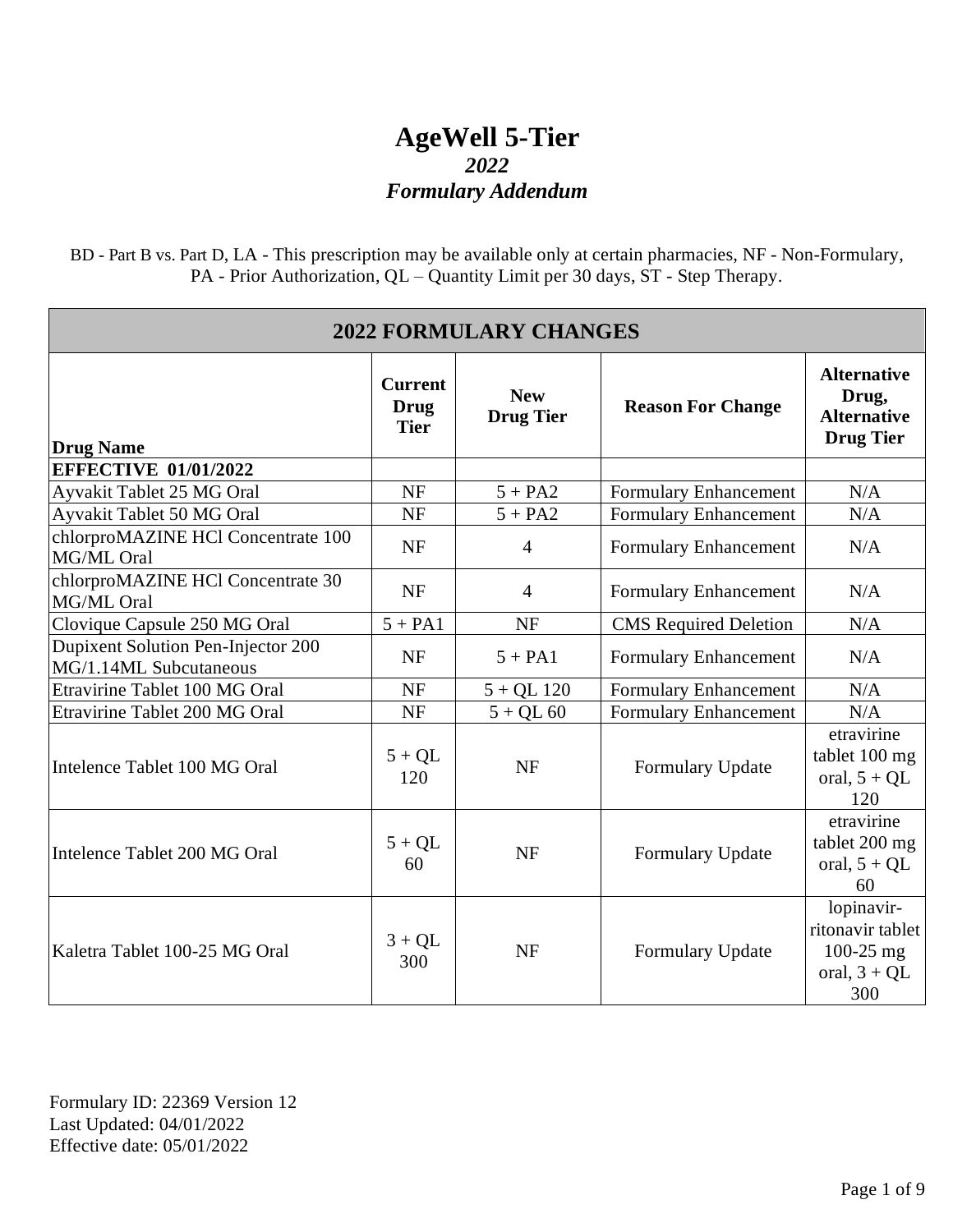BD - Part B vs. Part D, LA - This prescription may be available only at certain pharmacies, NF - Non-Formulary, PA - Prior Authorization, QL – Quantity Limit per 30 days, ST - Step Therapy.

| <b>2022 FORMULARY CHANGES</b>                                     |                                              |                                   |                              |                                                                       |
|-------------------------------------------------------------------|----------------------------------------------|-----------------------------------|------------------------------|-----------------------------------------------------------------------|
| <b>Drug Name</b>                                                  | <b>Current</b><br><b>Drug</b><br><b>Tier</b> | <b>New</b><br><b>Drug Tier</b>    | <b>Reason For Change</b>     | <b>Alternative</b><br>Drug,<br><b>Alternative</b><br><b>Drug Tier</b> |
| Kaletra Tablet 200-50 MG Oral                                     | $3 + QL$<br>120                              | <b>NF</b>                         | Formulary Update             | lopinavir-<br>ritonavir tablet<br>200-50 mg<br>oral, $3 + QL$<br>120  |
| Kloxxado Liquid 8 MG/0.1ML Nasal                                  | <b>NF</b>                                    | $\overline{3}$                    | Formulary Enhancement        | N/A                                                                   |
| Lopinavir-Ritonavir Tablet 100-25 MG<br>Oral                      | <b>NF</b>                                    | $3 + QL$ 300                      | Formulary Enhancement        | N/A                                                                   |
| Lopinavir-Ritonavir Tablet 200-50 MG<br>Oral                      | <b>NF</b>                                    | $3 + QL$ 120                      | Formulary Enhancement        | N/A                                                                   |
| Lumakras Tablet 120 MG Oral                                       | <b>NF</b>                                    | $5 + QL$ 240 +<br>PA <sub>2</sub> | Formulary Enhancement        | N/A                                                                   |
| Potassium Chloride Crys ER Tablet<br>Extended Release 15 MEQ Oral | <b>NF</b>                                    | $\mathbf{1}$                      | Formulary Enhancement        | N/A                                                                   |
| <b>Rezurock Tablet 200 MG Oral</b>                                | <b>NF</b>                                    | $5 + PA1$                         | Formulary Enhancement        | N/A                                                                   |
| SUNItinib Malate Capsule 12.5 MG Oral                             | NF                                           | $5 + PA2$                         | Formulary Enhancement        | N/A                                                                   |
| SUNItinib Malate Capsule 25 MG Oral                               | <b>NF</b>                                    | $5 + PA2$                         | <b>Formulary Enhancement</b> | N/A                                                                   |
| SUNItinib Malate Capsule 37.5 MG Oral                             | <b>NF</b>                                    | $5 + PA2$                         | Formulary Enhancement        | N/A                                                                   |
| SUNItinib Malate Capsule 50 MG Oral                               | <b>NF</b>                                    | $5 + PA2$                         | Formulary Enhancement        | N/A                                                                   |
| Sutent Capsule 12.5 MG Oral                                       | $5 + PA2$                                    | <b>NF</b>                         | Formulary Update             | sunitinib<br>malate capsule<br>$12.5$ mg oral,<br>$5 + PA2$           |
| Sutent Capsule 25 MG Oral                                         | $5 + PA2$                                    | <b>NF</b>                         | Formulary Update             | sunitinib<br>malate capsule<br>$25$ mg oral, $5$<br>$+ PA2$           |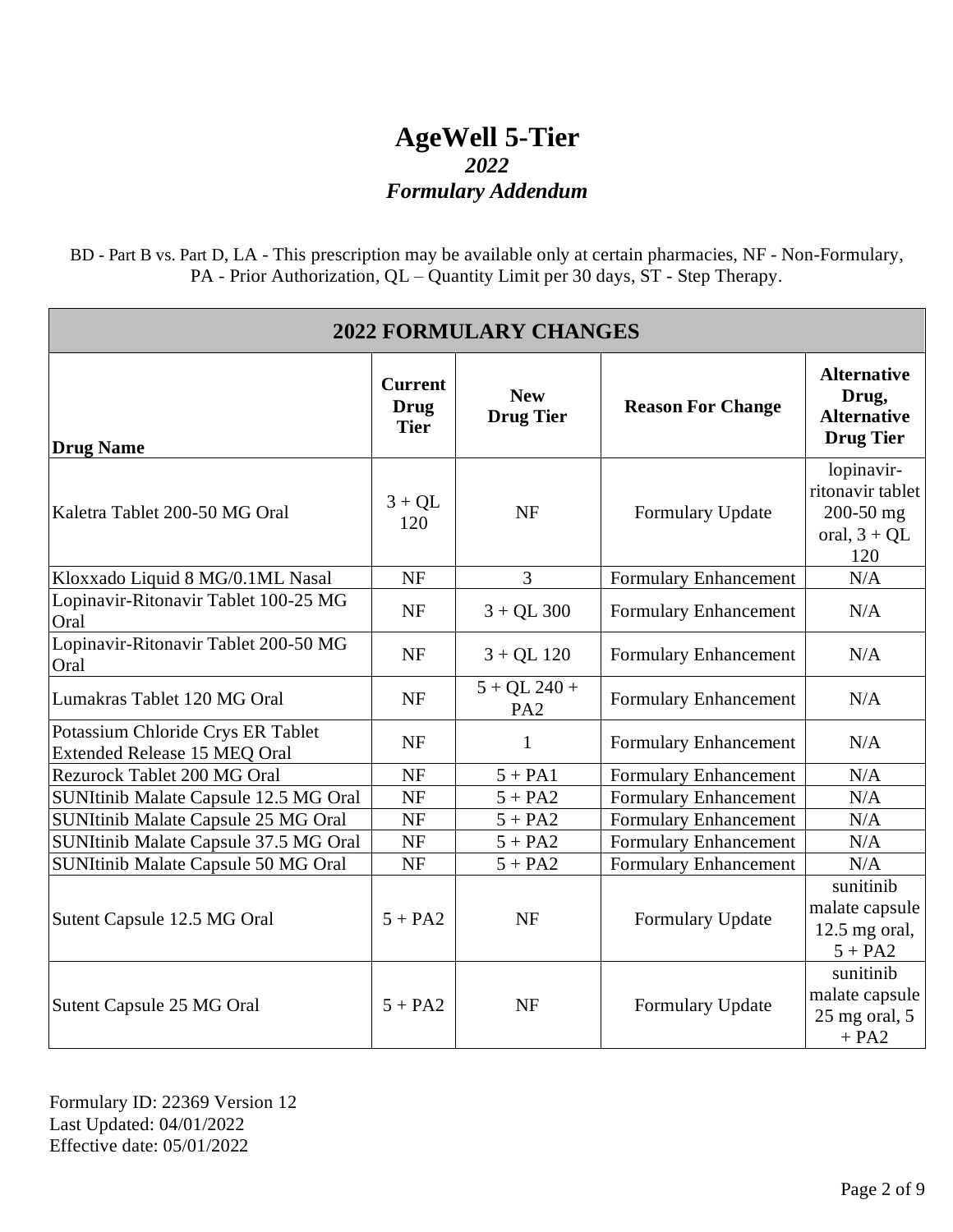BD - Part B vs. Part D, LA - This prescription may be available only at certain pharmacies, NF - Non-Formulary, PA - Prior Authorization, QL – Quantity Limit per 30 days, ST - Step Therapy.

| <b>2022 FORMULARY CHANGES</b>                                      |                                              |                                |                              |                                                                       |
|--------------------------------------------------------------------|----------------------------------------------|--------------------------------|------------------------------|-----------------------------------------------------------------------|
| <b>Drug Name</b>                                                   | <b>Current</b><br><b>Drug</b><br><b>Tier</b> | <b>New</b><br><b>Drug Tier</b> | <b>Reason For Change</b>     | <b>Alternative</b><br>Drug,<br><b>Alternative</b><br><b>Drug Tier</b> |
| Sutent Capsule 37.5 MG Oral                                        | $5 + PA2$                                    | <b>NF</b>                      | Formulary Update             | sunitinib<br>malate capsule<br>37.5 mg oral,<br>$5 + PA2$             |
| Sutent Capsule 50 MG Oral                                          | $5 + PA2$                                    | <b>NF</b>                      | Formulary Update             | sunitinib<br>malate capsule<br>50 mg oral, 5<br>$+ PA2$               |
| Theophylline ER Tablet Extended<br>Release 12 Hour 450 MG Oral     | <b>NF</b>                                    | $\overline{2}$                 | Formulary Enhancement        | N/A                                                                   |
| Trikafta Tablet Therapy Pack 50-25-37.5<br>& 75 MG Oral            | <b>NF</b>                                    | $5 + PA1$                      | Formulary Enhancement        | N/A                                                                   |
| TriLyte Solution Reconstituted 420 GM<br>Oral                      | $\overline{2}$                               | <b>NF</b>                      | <b>CMS</b> Required Deletion | N/A                                                                   |
| Xcopri (250 MG Daily Dose) Tablet<br>Therapy Pack 50 & 200 MG Oral | $\overline{4}$                               | <b>NF</b>                      | <b>CMS</b> Required Deletion | N/A                                                                   |
| Xofluza (40 MG Dose) Tablet Therapy<br>Pack 1 x 40 MG Oral         | <b>NF</b>                                    | 3                              | Formulary Enhancement        | N/A                                                                   |
| Xofluza (40 MG Dose) Tablet Therapy<br>Pack 2 x 20 MG Oral         | 3                                            | <b>NF</b>                      | <b>CMS</b> Required Deletion | N/A                                                                   |
| Xofluza (80 MG Dose) Tablet Therapy<br>Pack 2 x 40 MG Oral         | 3                                            | <b>NF</b>                      | <b>CMS</b> Required Deletion | N/A                                                                   |
| <b>EFFECTIVE 01/01/2022 -ADDITIONS</b>                             |                                              |                                |                              |                                                                       |
| Cosentyx Solution Prefilled Syringe 75<br>MG/0.5ML Subcutaneous    | <b>NF</b>                                    | $5 + PA1$                      | Formulary Enhancement        | N/A                                                                   |
| Dextroamphetamine Sulfate Tablet 15<br>MG Oral                     | <b>NF</b>                                    | $4 + QL$ 120                   | Formulary Enhancement        | N/A                                                                   |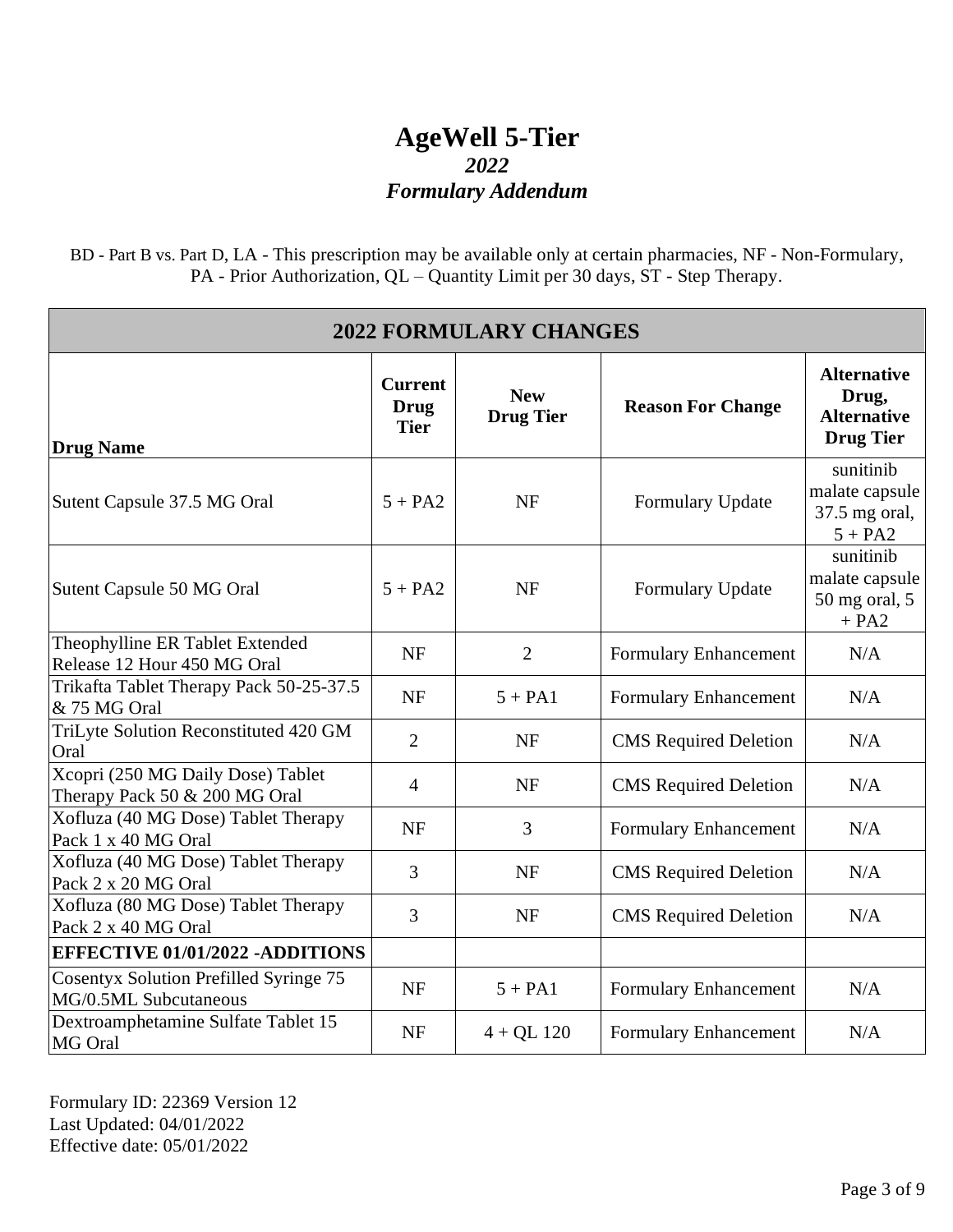BD - Part B vs. Part D, LA - This prescription may be available only at certain pharmacies, NF - Non-Formulary, PA - Prior Authorization, QL – Quantity Limit per 30 days, ST - Step Therapy.

| <b>2022 FORMULARY CHANGES</b>                                         |                                              |                                |                          |                                                                       |  |
|-----------------------------------------------------------------------|----------------------------------------------|--------------------------------|--------------------------|-----------------------------------------------------------------------|--|
| <b>Drug Name</b>                                                      | <b>Current</b><br><b>Drug</b><br><b>Tier</b> | <b>New</b><br><b>Drug Tier</b> | <b>Reason For Change</b> | <b>Alternative</b><br>Drug,<br><b>Alternative</b><br><b>Drug Tier</b> |  |
| Dextroamphetamine Sulfate Tablet 20<br>MG Oral                        | <b>NF</b>                                    | $4 + QL90$                     | Formulary Enhancement    | N/A                                                                   |  |
| Dextroamphetamine Sulfate Tablet 30<br>MG Oral                        | NF                                           | $4 + QL 60$                    | Formulary Enhancement    | N/A                                                                   |  |
| Difluprednate Emulsion 0.05 %<br>Ophthalmic                           | <b>NF</b>                                    | 3                              | Formulary Enhancement    | N/A                                                                   |  |
| Nebivolol HCl Tablet 10 MG Oral                                       | <b>NF</b>                                    | $\overline{4}$                 | Formulary Enhancement    | N/A                                                                   |  |
| Nebivolol HCl Tablet 2.5 MG Oral                                      | <b>NF</b>                                    | $\overline{4}$                 | Formulary Enhancement    | N/A                                                                   |  |
| Nebivolol HCl Tablet 20 MG Oral                                       | <b>NF</b>                                    | $\overline{4}$                 | Formulary Enhancement    | N/A                                                                   |  |
| Nebivolol HCl Tablet 5 MG Oral                                        | <b>NF</b>                                    | $\overline{4}$                 | Formulary Enhancement    | N/A                                                                   |  |
| Panretin Gel 0.1 % External                                           | <b>NF</b>                                    | $5 + PA2$                      | Formulary Enhancement    | N/A                                                                   |  |
| Truseltiq (100MG Daily Dose) Capsule<br>Therapy Pack 100 MG Oral      | <b>NF</b>                                    | $5 + PA2$                      | Formulary Enhancement    | N/A                                                                   |  |
| Truseltiq (125MG Daily Dose) Capsule<br>Therapy Pack 100 & 25 MG Oral | <b>NF</b>                                    | $5 + PA2$                      | Formulary Enhancement    | N/A                                                                   |  |
| Truseltiq (50MG Daily Dose) Capsule<br>Therapy Pack 25 MG Oral        | <b>NF</b>                                    | $5 + PA2$                      | Formulary Enhancement    | N/A                                                                   |  |
| Truseltiq (75MG Daily Dose) Capsule<br>Therapy Pack 25 MG Oral        | <b>NF</b>                                    | $5 + PA2$                      | Formulary Enhancement    | N/A                                                                   |  |
| Varenicline Tartrate Tablet 0.5 MG Oral                               | <b>NF</b>                                    | $\overline{3}$                 | Formulary Enhancement    | N/A                                                                   |  |
| Varenicline Tartrate Tablet 1 MG Oral                                 | <b>NF</b>                                    | $\overline{3}$                 | Formulary Enhancement    | N/A                                                                   |  |
| Welireg Tablet 40 MG Oral                                             | <b>NF</b>                                    | $5 + PA2$                      | Formulary Enhancement    | N/A                                                                   |  |
| Xofluza (80 MG Dose) Tablet Therapy<br>Pack 1 x 80 MG Oral            | <b>NF</b>                                    | $\overline{3}$                 | Formulary Enhancement    | N/A                                                                   |  |
| <b>EFFECTIVE 02/01/2022</b>                                           |                                              |                                |                          |                                                                       |  |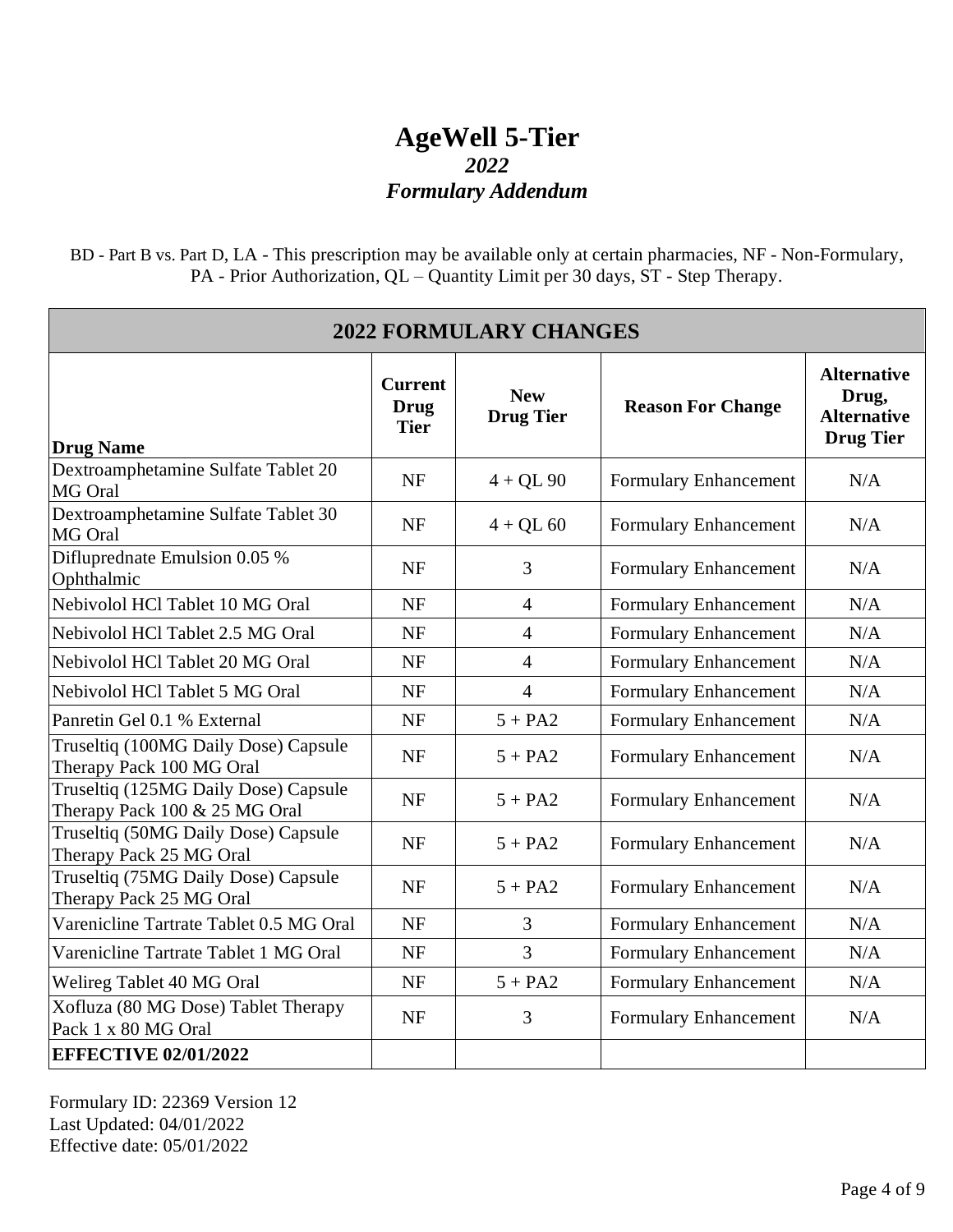BD - Part B vs. Part D, LA - This prescription may be available only at certain pharmacies, NF - Non-Formulary, PA - Prior Authorization, QL – Quantity Limit per 30 days, ST - Step Therapy.

| <b>2022 FORMULARY CHANGES</b>                                              |                                              |                                |                              |                                                                       |  |
|----------------------------------------------------------------------------|----------------------------------------------|--------------------------------|------------------------------|-----------------------------------------------------------------------|--|
| <b>Drug Name</b>                                                           | <b>Current</b><br><b>Drug</b><br><b>Tier</b> | <b>New</b><br><b>Drug Tier</b> | <b>Reason For Change</b>     | <b>Alternative</b><br>Drug,<br><b>Alternative</b><br><b>Drug Tier</b> |  |
| azaTHIOprine Tablet 100 MG Oral                                            | <b>NF</b>                                    | $4 + BD$                       | Formulary Enhancement        | N/A                                                                   |  |
| azaTHIOprine Tablet 75 MG Oral                                             | <b>NF</b>                                    | $4 + BD$                       | Formulary Enhancement        | N/A                                                                   |  |
| Cyclafem 1/35 Tablet 1-35 MG-MCG<br>Oral                                   | $\overline{2}$                               | <b>NF</b>                      | <b>CMS</b> Required Deletion | N/A                                                                   |  |
| Cyclafem 7/7/7 Tablet 0.5/0.75/1-35 MG-<br><b>MCG</b> Oral                 | $\overline{2}$                               | <b>NF</b>                      | <b>CMS</b> Required Deletion | N/A                                                                   |  |
| Everolimus Tablet 10 MG Oral                                               | <b>NF</b>                                    | $5 + QL$ 30 + PA2              | Formulary Enhancement        | N/A                                                                   |  |
| Everolimus Tablet Soluble 2 MG Oral                                        | <b>NF</b>                                    | $5 + QL$ 30 + PA2              | Formulary Enhancement        | N/A                                                                   |  |
| Everolimus Tablet Soluble 3 MG Oral                                        | <b>NF</b>                                    | $5 + QL$ 30 + PA2              | Formulary Enhancement        | N/A                                                                   |  |
| Everolimus Tablet Soluble 5 MG Oral                                        | <b>NF</b>                                    | $5 + QL 60 + PA2$              | Formulary Enhancement        | N/A                                                                   |  |
| Invega Hafyera Suspension Prefilled<br>Syringe 1092 MG/3.5ML Intramuscular | <b>NF</b>                                    | 5                              | Formulary Enhancement        | N/A                                                                   |  |
| Invega Hafyera Suspension Prefilled<br>Syringe 1560 MG/5ML Intramuscular   | <b>NF</b>                                    | 5                              | Formulary Enhancement        | N/A                                                                   |  |
| Lybalvi Tablet 10-10 MG Oral                                               | <b>NF</b>                                    | 5                              | Formulary Enhancement        | N/A                                                                   |  |
| Lybalvi Tablet 15-10 MG Oral                                               | <b>NF</b>                                    | 5                              | Formulary Enhancement        | N/A                                                                   |  |
| Lybalvi Tablet 20-10 MG Oral                                               | <b>NF</b>                                    | 5                              | Formulary Enhancement        | N/A                                                                   |  |
| Lybalvi Tablet 5-10 MG Oral                                                | <b>NF</b>                                    | 5                              | Formulary Enhancement        | N/A                                                                   |  |
| PARoxetine HCl Suspension 10<br>MG/5ML Oral                                | <b>NF</b>                                    | $\overline{4}$                 | Formulary Enhancement        | N/A                                                                   |  |
| <b>Pentacel Suspension Reconstituted</b><br>Intramuscular                  | <b>NF</b>                                    | 3                              | Formulary Enhancement        | N/A                                                                   |  |
| Proparacaine HCl Solution 0.5 %<br>Ophthalmic                              | $\mathbf{1}$                                 | <b>NF</b>                      | <b>CMS</b> Required Deletion | N/A                                                                   |  |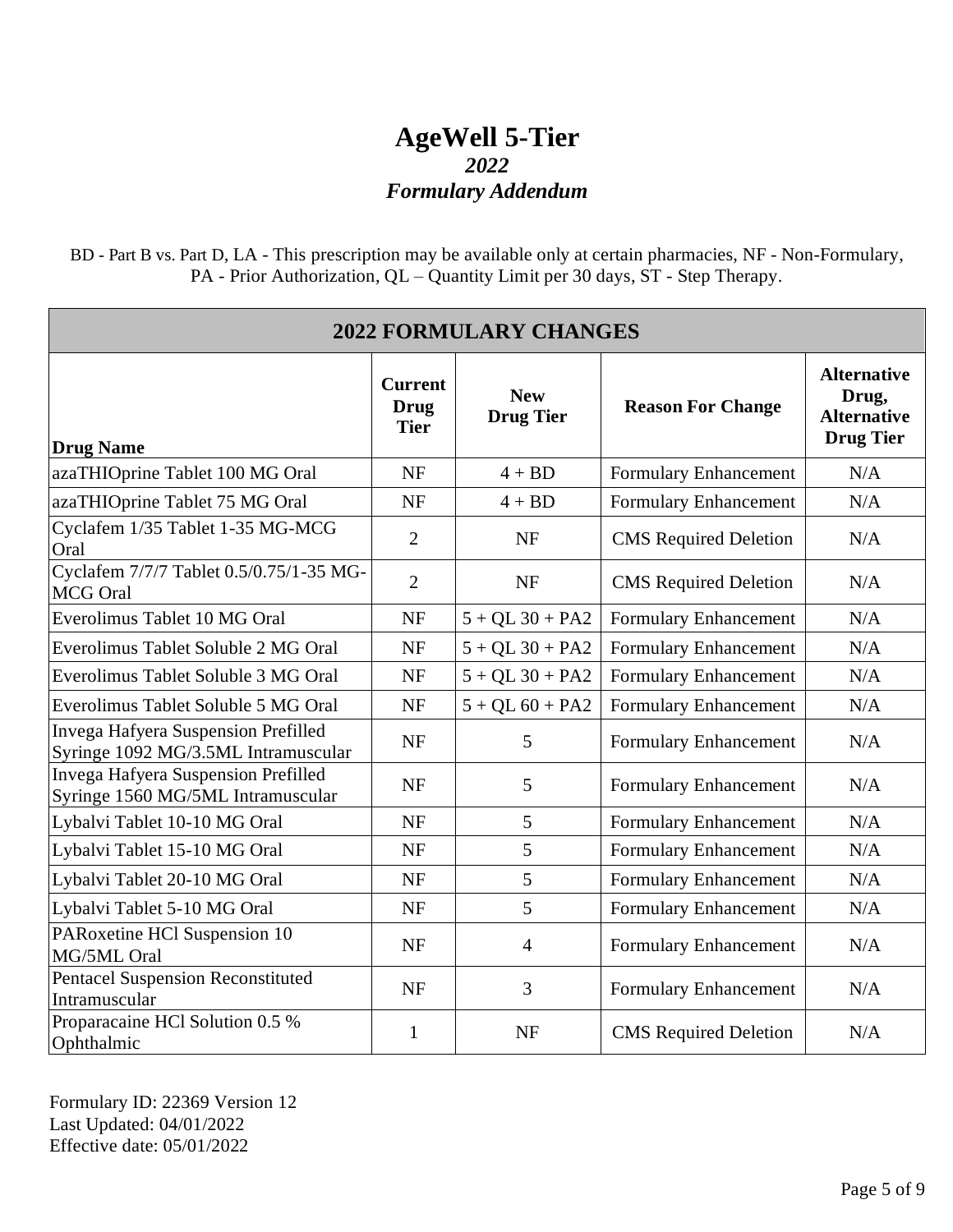BD - Part B vs. Part D, LA - This prescription may be available only at certain pharmacies, NF - Non-Formulary, PA - Prior Authorization, QL – Quantity Limit per 30 days, ST - Step Therapy.

| <b>2022 FORMULARY CHANGES</b>                                        |                                              |                                |                              |                                                                       |
|----------------------------------------------------------------------|----------------------------------------------|--------------------------------|------------------------------|-----------------------------------------------------------------------|
| <b>Drug Name</b>                                                     | <b>Current</b><br><b>Drug</b><br><b>Tier</b> | <b>New</b><br><b>Drug Tier</b> | <b>Reason For Change</b>     | <b>Alternative</b><br>Drug,<br><b>Alternative</b><br><b>Drug Tier</b> |
| Sertraline HCl Capsule 150 MG Oral                                   | <b>NF</b>                                    | $\overline{2}$                 | Formulary Enhancement        | N/A                                                                   |
| Sertraline HCl Capsule 200 MG Oral                                   | <b>NF</b>                                    | $\overline{2}$                 | Formulary Enhancement        | N/A                                                                   |
| Tavneos Capsule 10 MG Oral                                           | <b>NF</b>                                    | $5 + PA1$                      | Formulary Enhancement        | N/A                                                                   |
| Xpovio (100 MG Once Weekly) Tablet<br>Therapy Pack 20 MG Oral        | $5 + PA2$                                    | <b>NF</b>                      | <b>CMS</b> Required Deletion | N/A                                                                   |
| Xpovio (40 MG Once Weekly) Tablet<br>Therapy Pack 20 MG Oral         | $5 + PA2$                                    | <b>NF</b>                      | <b>CMS</b> Required Deletion | N/A                                                                   |
| Xpovio (40 MG Twice Weekly) Tablet<br>Therapy Pack 20 MG Oral        | $5 + PA2$                                    | <b>NF</b>                      | <b>CMS</b> Required Deletion | N/A                                                                   |
| Xpovio (60 MG Once Weekly) Tablet<br>Therapy Pack 20 MG Oral         | $5 + PA2$                                    | <b>NF</b>                      | <b>CMS</b> Required Deletion | N/A                                                                   |
| Xpovio (80 MG Once Weekly) Tablet<br>Therapy Pack 20 MG Oral         | $5 + PA2$                                    | <b>NF</b>                      | <b>CMS</b> Required Deletion | N/A                                                                   |
| <b>EFFECTIVE 03/01/2022</b>                                          |                                              |                                |                              |                                                                       |
| Besremi Solution Prefilled Syringe 500<br><b>MCG/ML Subcutaneous</b> | <b>NF</b>                                    | $5 + PA2$                      | Formulary Enhancement        | N/A                                                                   |
| Dupixent Solution Prefilled Syringe 100<br>MG/0.67ML Subcutaneous    | <b>NF</b>                                    | $5 + PA1$                      | Formulary Enhancement        | N/A                                                                   |
| Eprontia Solution 25 MG/ML Oral                                      | <b>NF</b>                                    | $\overline{3}$                 | Formulary Enhancement        | N/A                                                                   |
| Everolimus Tablet 1 MG Oral                                          | <b>NF</b>                                    | $5 + QL 60 + BD$               | <b>Formulary Enhancement</b> | N/A                                                                   |
| <b>Exkivity Capsule 40 MG Oral</b>                                   | <b>NF</b>                                    | $5 + PA2$                      | Formulary Enhancement        | N/A                                                                   |
| Hydroxychloroquine Sulfate Tablet 100<br>MG Oral                     | <b>NF</b>                                    | $\overline{2}$                 | <b>Formulary Enhancement</b> | N/A                                                                   |
| Hydroxychloroquine Sulfate Tablet 300<br>MG Oral                     | <b>NF</b>                                    | $\overline{2}$                 | Formulary Enhancement        | N/A                                                                   |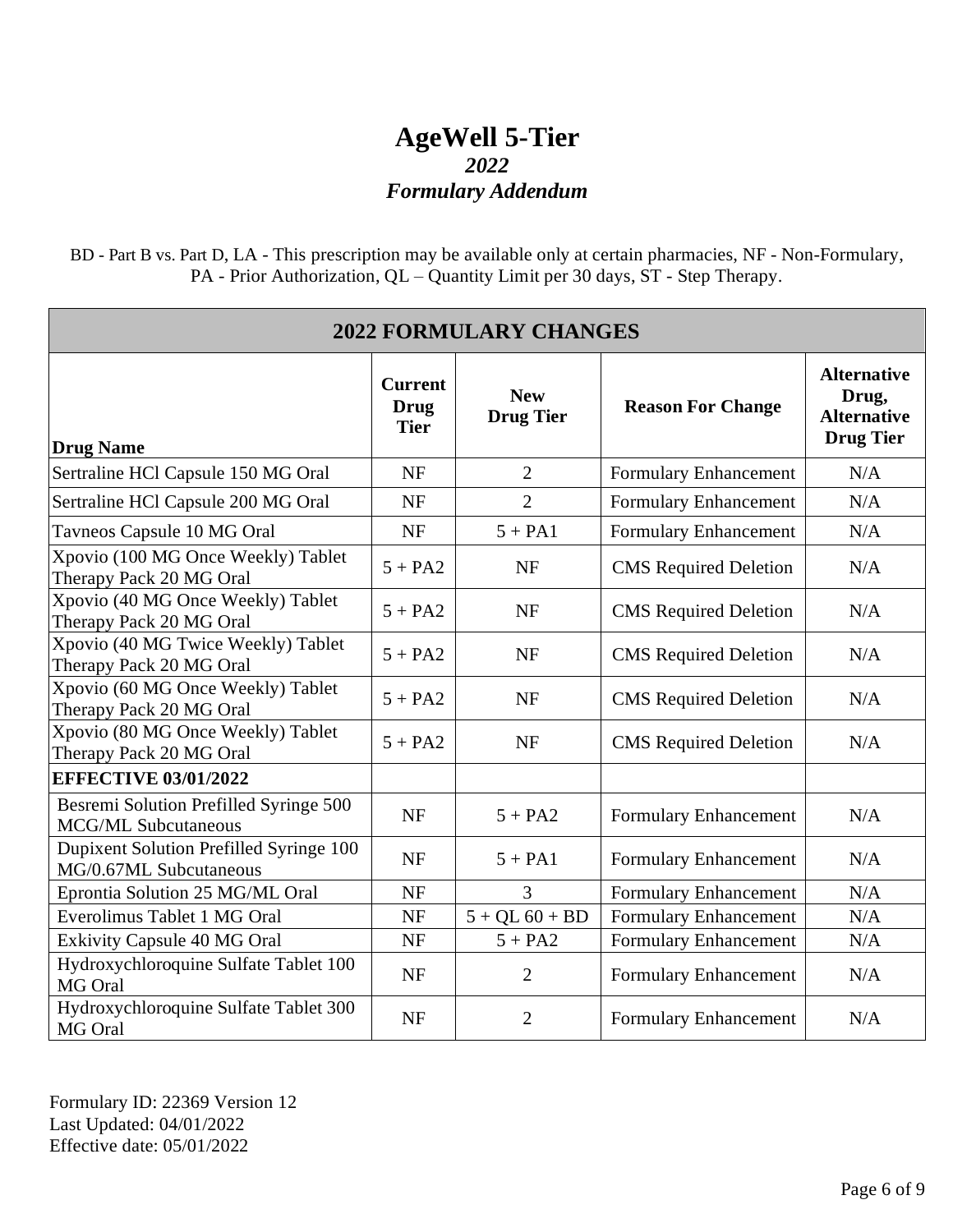BD - Part B vs. Part D, LA - This prescription may be available only at certain pharmacies, NF - Non-Formulary, PA - Prior Authorization, QL – Quantity Limit per 30 days, ST - Step Therapy.

| <b>2022 FORMULARY CHANGES</b>                                              |                                              |                                   |                              |                                                                       |
|----------------------------------------------------------------------------|----------------------------------------------|-----------------------------------|------------------------------|-----------------------------------------------------------------------|
| <b>Drug Name</b>                                                           | <b>Current</b><br><b>Drug</b><br><b>Tier</b> | <b>New</b><br><b>Drug Tier</b>    | <b>Reason For Change</b>     | <b>Alternative</b><br>Drug,<br><b>Alternative</b><br><b>Drug Tier</b> |
| Hydroxychloroquine Sulfate Tablet 400<br>MG Oral                           | <b>NF</b>                                    | $\overline{2}$                    | Formulary Enhancement        | N/A                                                                   |
| <b>Ivermectin TABLET 3 MG ORAL</b>                                         | 3                                            | $3 + PA2$                         | Formulary Update             | $\rm N/A$                                                             |
| Livmarli Solution 9.5 MG/ML Oral                                           | <b>NF</b>                                    | $5 + PA1$                         | <b>Formulary Enhancement</b> | N/A                                                                   |
| Livtencity Tablet 200 MG Oral                                              | <b>NF</b>                                    | $5 + PA1$                         | <b>Formulary Enhancement</b> | N/A                                                                   |
| Morphine Sulfate ER Capsule Extended<br>Release 24 Hour 40 MG Oral         | $4 + QL$<br>60                               | <b>NF</b>                         | <b>CMS</b> Required Deletion | N/A                                                                   |
| Naloxone HCl Liquid 4 MG/0.1ML<br>Nasal                                    | <b>NF</b>                                    | $\overline{3}$                    | Formulary Enhancement        | N/A                                                                   |
| Nylia 1/35 Tablet 1-35 MG-MCG Oral                                         | <b>NF</b>                                    | $\overline{2}$                    | Formulary Enhancement        | N/A                                                                   |
| Scemblix Tablet 20 MG Oral                                                 | <b>NF</b>                                    | $5 + QL 60 +$<br>PA <sub>2</sub>  | Formulary Enhancement        | N/A                                                                   |
| Scemblix Tablet 40 MG Oral                                                 | <b>NF</b>                                    | $5 + QL$ 300 +<br>PA <sub>2</sub> | Formulary Enhancement        | N/A                                                                   |
| <b>Ticovac Suspension Prefilled Syringe</b><br>2.4 MCG/0.5ML Intramuscular | <b>NF</b>                                    | $\overline{3}$                    | Formulary Enhancement        | N/A                                                                   |
| Vancomycin HCl Solution<br><b>Reconstituted 250 MG Intravenous</b>         | $\overline{4}$                               | <b>NF</b>                         | <b>CMS</b> Required Deletion | N/A                                                                   |
| Zarah Tablet 3-0.03 MG Oral                                                | $\overline{2}$                               | <b>NF</b>                         | <b>CMS</b> Required Deletion | N/A                                                                   |
| <b>EFFECTIVE 04/01/2022</b>                                                |                                              |                                   |                              |                                                                       |
| Accutane Capsule 10 MG Oral                                                | <b>NF</b>                                    | $\overline{4}$                    | Formulary Enhancement        | N/A                                                                   |
| Biktarvy Tablet 30-120-15 MG Oral                                          | <b>NF</b>                                    | $5 + QL30$                        | Formulary Enhancement        | N/A                                                                   |
| <b>Brimonidine Tartrate-Timolol Solution</b><br>0.2-0.5 % Ophthalmic       | <b>NF</b>                                    | $\overline{4}$                    | Formulary Enhancement        | N/A                                                                   |
| Bylvay (Pellets) Capsule Sprinkle 200<br><b>MCG</b> Oral                   | <b>NF</b>                                    | $5 + PA1$                         | Formulary Enhancement        | N/A                                                                   |
| Bylvay Capsule 1200 MCG Oral                                               | <b>NF</b>                                    | $5 + PA1$                         | Formulary Enhancement        | N/A                                                                   |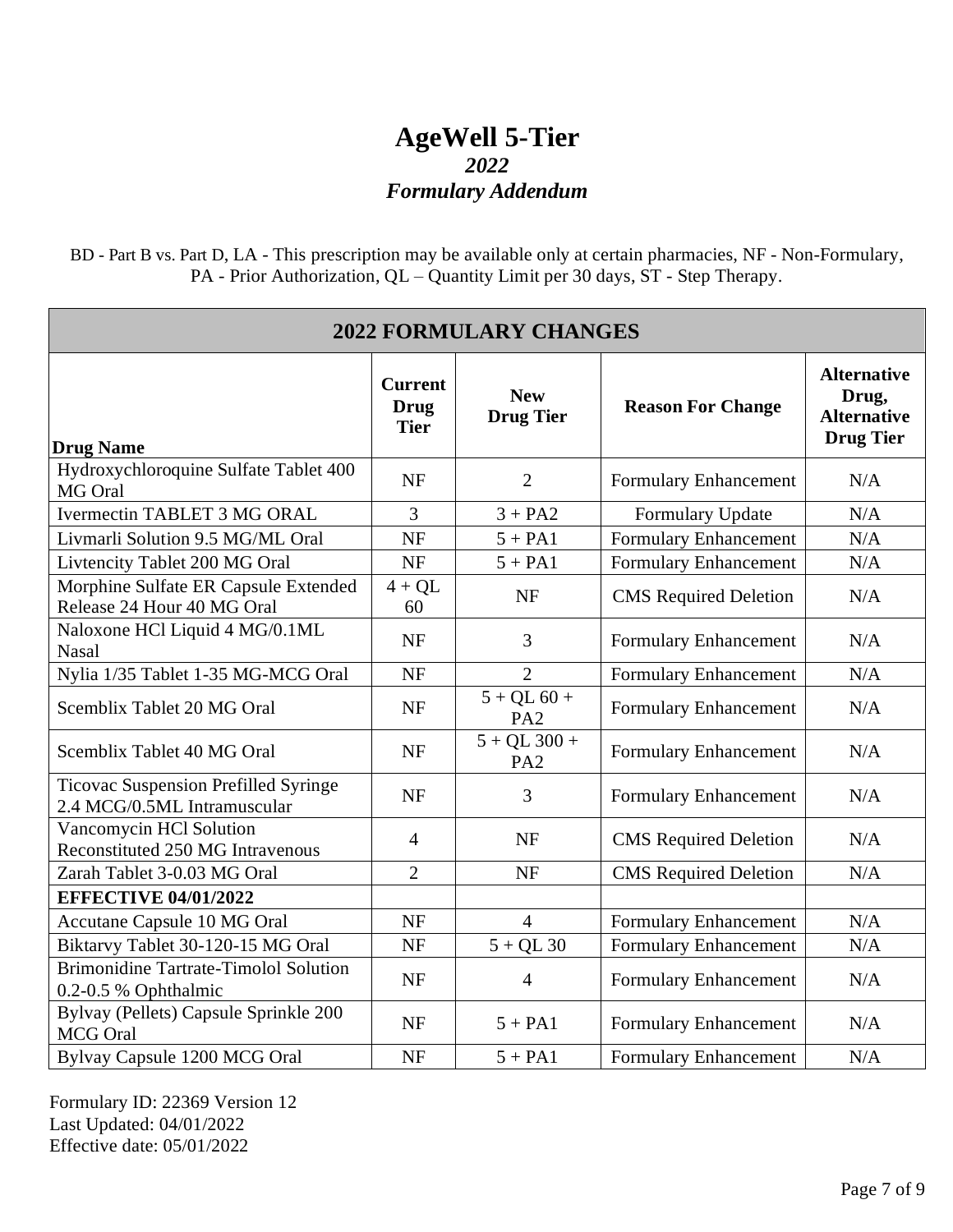BD - Part B vs. Part D, LA - This prescription may be available only at certain pharmacies, NF - Non-Formulary, PA - Prior Authorization, QL – Quantity Limit per 30 days, ST - Step Therapy.

| <b>2022 FORMULARY CHANGES</b>                               |                                              |                                |                              |                                                                       |
|-------------------------------------------------------------|----------------------------------------------|--------------------------------|------------------------------|-----------------------------------------------------------------------|
| <b>Drug Name</b>                                            | <b>Current</b><br><b>Drug</b><br><b>Tier</b> | <b>New</b><br><b>Drug Tier</b> | <b>Reason For Change</b>     | <b>Alternative</b><br>Drug,<br><b>Alternative</b><br><b>Drug Tier</b> |
| Bylvay Capsule 400 MCG Oral                                 | <b>NF</b>                                    | $5 + PA1$                      | Formulary Enhancement        | N/A                                                                   |
| Desogestrel-Ethinyl Estradiol Tablet<br>0.15-30 MG-MCG Oral | <b>NF</b>                                    | $\overline{2}$                 | Formulary Enhancement        | N/A                                                                   |
| Hepatamine Solution 8 % Intravenous                         | $4 + BD$                                     | <b>NF</b>                      | <b>CMS</b> Required Deletion | N/A                                                                   |
| Intron A Solution 10000000 UNIT/ML<br>Injection             | $5 + BD$                                     | <b>NF</b>                      | <b>CMS</b> Required Deletion | N/A                                                                   |
| Intron A Solution 6000000 UNIT/ML<br>Injection              | $5 + BD$                                     | <b>NF</b>                      | <b>CMS</b> Required Deletion | N/A                                                                   |
| Oravig Tablet 50 MG Buccal                                  | $\overline{4}$                               | <b>NF</b>                      | <b>CMS</b> Required Deletion | N/A                                                                   |
| Tri-Previfem Tablet 0.18/0.215/0.25<br>MG-35 MCG Oral       | $\overline{2}$                               | <b>NF</b>                      | <b>CMS</b> Required Deletion | N/A                                                                   |
| VariZIG Solution 125 UNIT/1.2ML<br>Intramuscular            | $5 + PA1$                                    | <b>NF</b>                      | <b>CMS</b> Required Deletion | N/A                                                                   |
| <b>EFFECTIVE 05/01/2022</b>                                 |                                              |                                |                              |                                                                       |
| Adapalene Gel 0.1 % External                                | $4 + PA1$                                    | <b>NF</b>                      | <b>CMS</b> Required Deletion | N/A                                                                   |
| Aminosyn-PF Solution 7 % Intravenous                        | $4 + BD$                                     | <b>NF</b>                      | <b>CMS</b> Required Deletion | N/A                                                                   |
| amLODIPine-Valsartan-HCTZ Tablet<br>10-160-12.5 MG Oral     | $\overline{2}$                               | <b>NF</b>                      | <b>CMS</b> Required Deletion | N/A                                                                   |
| amLODIPine-Valsartan-HCTZ Tablet<br>10-160-25 MG Oral       | $\overline{2}$                               | <b>NF</b>                      | <b>CMS</b> Required Deletion | N/A                                                                   |
| amLODIPine-Valsartan-HCTZ Tablet<br>10-320-25 MG Oral       | $\overline{2}$                               | <b>NF</b>                      | <b>CMS</b> Required Deletion | N/A                                                                   |
| amLODIPine-Valsartan-HCTZ Tablet 5-<br>160-12.5 MG Oral     | $\overline{2}$                               | <b>NF</b>                      | <b>CMS</b> Required Deletion | N/A                                                                   |
| amLODIPine-Valsartan-HCTZ Tablet 5-<br>160-25 MG Oral       | $\overline{2}$                               | <b>NF</b>                      | <b>CMS</b> Required Deletion | N/A                                                                   |